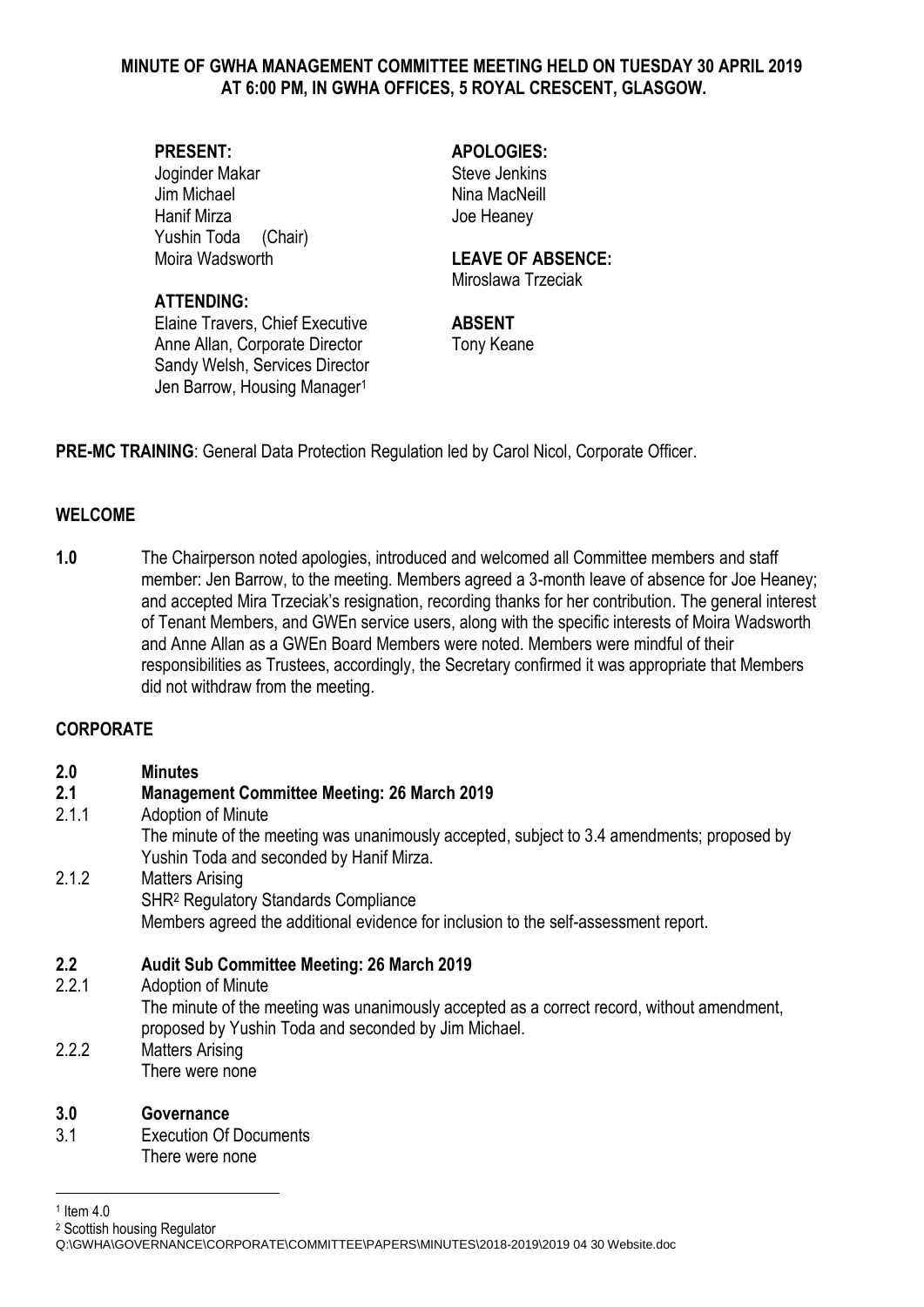- 3.2 Membership Applications Members considered Report No 1, unanimously approving the membership application **Name** Address Share PERSONAL DATA REDACTED PERSONAL DATA REDACTED PERSONAL DATA REDACTED
- 3.3 Notifiable Events Register Report no. 2 was noted.
- 3.4 Pre AGM formalities & MC Competencies

Members considered Report No 3 and confirmed:

- I. Members standing down/for re-election: Jim Michael; with Moira Wadsworth to confirm.
- II. MC endorsement of members with greater than 7yrs service, i.e. Jim Michael, Moira Wadsworth, Joginder Makar, Hanif Mirza and Yushin Toda, at the meeting on 26/03/19
- III. Nominations may be received from GWHA Members up to 17/06/19; with nominations encouraged from underrepresented groups, and with priority also for females and tenants (particularly from City Centre) for consideration for any casual or co-option places that might arise.
- IV. Event management format, venue and arrangements: including Table Managers/MC encouraging attendees to consider MC role.
- V. Target issue dates, including invitation issue 21 days prior to event.

# 3.5 Corporate Plan 2019/20

Report No. 4 was considered. Members noted performance, and unanimously approved the Plan and initiatives for 2019/20.

3.6 Management Committee Appraisal Framework: Board Performance Survey Report No. 5 was considered. Members noted performance and trends; and agreed action areas, including a 6-month review and provision for comment on measures for improvement.

# 3.7 SHR Engagement Plan

Members considered Report No. 6, noting the published Engagement Plan and acknowledging the SHR's plans to issue a regulatory status following review of the Assurance Statement and completion of the annual risk review. Members noted the change in Regulation Manager and welcomed the SHR's approach to set up an introductory meeting.

# **SERVICES**

# **4.0 Tenancy Services**

# 4.1 Housing Allocations Policy

Members considered Report No 7, noting the refreshed policy format, acknowledging refinement of the access mechanisms, and discussing the compliance self-assessment to reflect current and impending statutory and regulatory requirements and best practice; and demographics and trends as identified via the Housing Needs Analysis and Local Housing Strategy. The extensive consultation and equalities impact assessment were considered; sample testing acknowledged; and reassurance provided insofar as the validation of housing applications prior to offers of accommodation being made. Confident of a comprehensive review, Members unanimously approved the Policy for implementation.